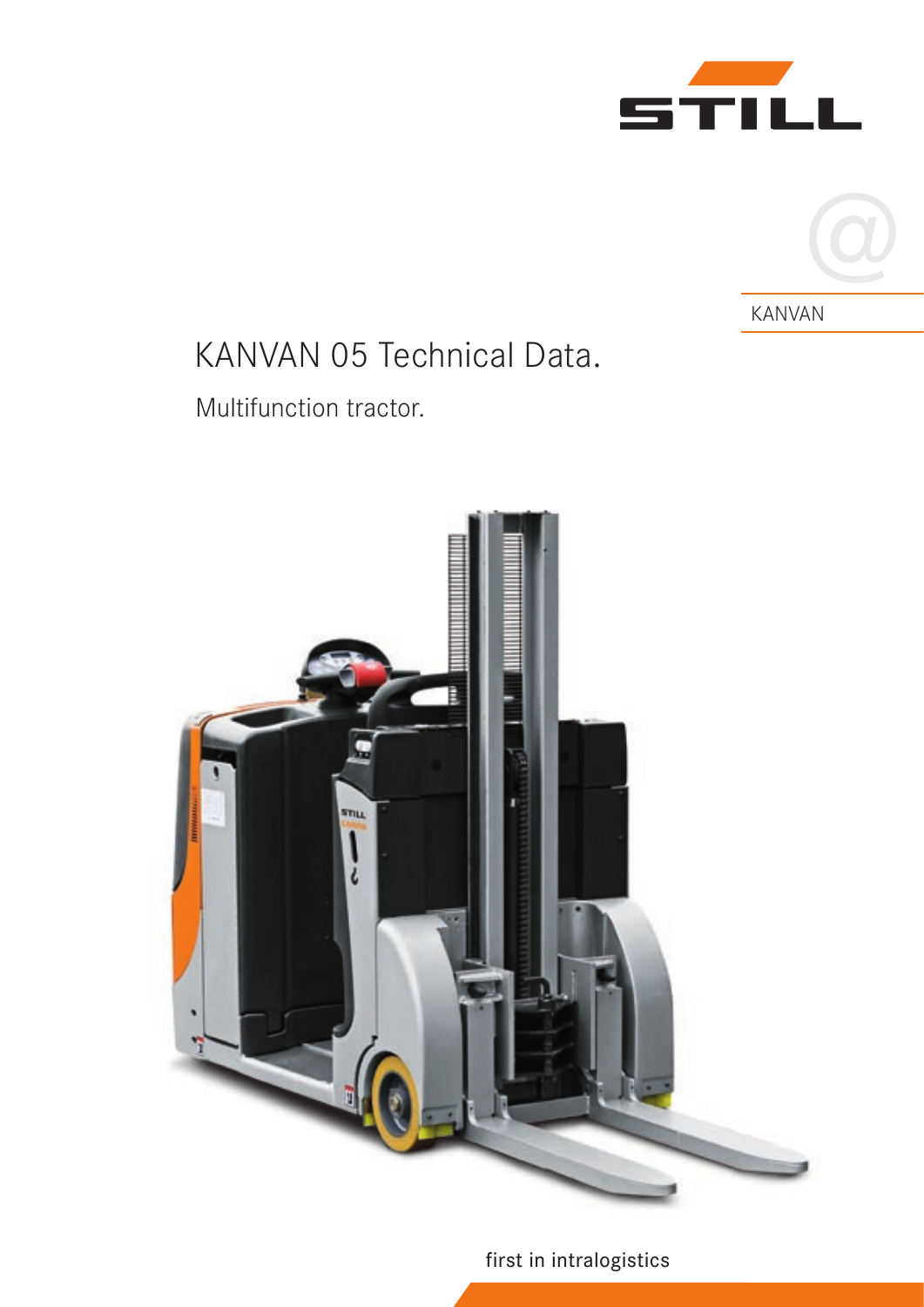This specification sheet to VDI Guidelines 2198 only gives the technical figures for the standard truck. Different tyres, other masts, additional equipment etc. could give different figures.

|                      | 1.1          | Manufacturer                                                                        |                      |                                              | <b>STILL</b>             |
|----------------------|--------------|-------------------------------------------------------------------------------------|----------------------|----------------------------------------------|--------------------------|
|                      | 1.2          | Manufacturer's model designation                                                    |                      |                                              | KANVAN 05                |
|                      | 1.3          | Drive (electric, diesel, petrol LP Gas, mains electric.)                            |                      |                                              | Electric                 |
|                      | 1.4          | Controls (hand, pedestrian, stand on, rider seated, order picker.)                  |                      |                                              | Stand-on                 |
| Characteristics      | 1.5          | Capacity/load                                                                       |                      | $\Omega$<br>kg                               | 500                      |
|                      | 1.5.1        | Trailer load                                                                        |                      | $\Omega$<br>kg                               | 4000                     |
|                      | 1.6          | Load centre                                                                         |                      | $\mathbb{C}$<br>mm                           | 500                      |
|                      | 1.7          | Rated drawbar pull                                                                  |                      | F<br>Ν                                       | 1600                     |
|                      | 1.8          | Load distance                                                                       |                      | $\mathsf{X}$<br>mm                           | 165                      |
|                      | 1.9          | Wheel base                                                                          |                      | $\vee$<br>mm                                 | 1216                     |
| Weights              | 2.1          | Truck weight (inc. battery)                                                         |                      | kg                                           | 1510                     |
|                      | 2.2          | Axle load laden<br>drive end/load end                                               |                      | kg                                           | 1480/530                 |
|                      | 2.3          | Axle load unladen<br>drive end/load end                                             |                      | kg                                           | 730/780                  |
| Wheels   Chassis     | 3.1          | Tyres                                                                               |                      |                                              | P/P                      |
|                      | 3.2          | Tyre size                                                                           | drive end            |                                              | Ø 250 x 100              |
|                      | 3.3          | Tyre size                                                                           | load end             | mm                                           | Ø 250 x 80               |
|                      |              | drive end/load end                                                                  |                      | mm                                           |                          |
|                      | 3.5          | No. of wheels, $(x =$ driven)                                                       |                      |                                              | 1 x/2                    |
|                      | 3.6          | Track width                                                                         | drive end $ b_{10} $ | mm                                           | 0                        |
|                      | 3.7          | Track width                                                                         | load end $ b_{11} $  | mm<br>$\circ$                                | 689                      |
|                      | 4.1          | forward/back<br>Tilt - Mast/Fork carriage                                           |                      |                                              | 0/0                      |
|                      | 4.2          | Height, mast lowered                                                                |                      | $h_1$<br>mm                                  | 1650                     |
|                      | 4.3          | Free lift                                                                           |                      | h <sub>2</sub><br>mm                         | 150                      |
|                      | 4.4          | Lift                                                                                |                      | hз<br>mm                                     | 1250                     |
|                      | 4.5          | Height, mast raised                                                                 |                      | h <sub>4</sub><br>mm                         | 1650                     |
|                      | 4.8          | Seat height/Standing height (Platform)                                              |                      | h <sub>7</sub><br>mm                         | 146                      |
|                      | 4.9          | Tiller height in driving position                                                   | min./max.            | h <sub>14</sub><br>mm                        | 1165                     |
|                      | 4.12         | Coupling height                                                                     |                      | $h_{10}$<br>mm                               | 300/355/410              |
|                      | 4.15         | Height lowered                                                                      |                      | $h_{13}$<br>mm                               | 45                       |
|                      | 4.17         | Overhang length                                                                     |                      | $\mathsf{I}_5$<br>mm                         | 135                      |
|                      | 4.19         | Overall length, unladen                                                             |                      | h.<br>mm                                     | 1595/2756                |
| Basic dimensions     | 4.20         | Length inc. fork backs                                                              |                      | $\mathsf{I}_2$<br>mm                         | 1566                     |
|                      | 4.21         | Overall width                                                                       |                      | b <sub>1</sub><br>mm                         | 800                      |
|                      | 4.22         | Fork dimensions                                                                     |                      | s/e/l<br>mm                                  | 45/120/990               |
|                      | 4.24<br>4.25 | Fork carriage width                                                                 |                      | b3<br>mm                                     | 480<br>520               |
|                      |              | Overall fork width                                                                  |                      | b <sub>5</sub><br>mm                         |                          |
|                      | 4.31<br>4.32 | Floor clearance under mast, laden<br>Floor clearance, centre of wheelbase           |                      | m <sub>1</sub><br>mm<br>m <sub>2</sub><br>mm | 70<br>70                 |
|                      | 4.33         | Working aisle width with pallet 1000 x 1200 crossways                               |                      | A <sub>st</sub><br>mm                        | 2940                     |
|                      | 4.34         | Working aisle width with pallet 800 x 1200 lengthways ( $b_{12}$ x l <sub>6</sub> ) |                      | A <sub>st</sub><br>mm                        | 3040                     |
|                      | 4.35         | Turning radius                                                                      |                      | Wa<br>mm                                     | 1410                     |
|                      | 5.1          | Travel speed<br>laden/unladen                                                       |                      | km/h                                         | 7.5/13                   |
|                      | 5.2          | Hoisting speed/time<br>laden/unladen   m/s/s                                        |                      |                                              | 0.16/0.20                |
|                      | 5.3          | Lowering speed/time<br>laden/unladen   m/s/s                                        |                      |                                              | 0.28/0.23                |
|                      | 5.5          | Towing force, laden<br>laden/unladen                                                |                      | Ν                                            | 1600                     |
|                      | 5.6          | Max. towing force, laden (5 Min.)<br>laden/unladen                                  |                      | $\hbox{N}$                                   | 4000                     |
| erformance data      | 5.7          | Gradeability<br>laden/unladen                                                       |                      | $\%$                                         |                          |
|                      | 5.8          | max. Gradeability kB 5<br>laden/unladen                                             |                      | $\%$                                         | See Diagram              |
|                      | 5.9          | Acceleration time (over 10 m)<br>laden/unladen                                      |                      | S                                            | $\overline{\phantom{a}}$ |
|                      | 5.10         | Service brake                                                                       |                      |                                              | electromagnetic          |
|                      | 6.1          | Drive motor, Rating $S2 = 60$ min                                                   |                      | $\mathsf{k}\mathsf{W}$                       | 3                        |
|                      | 6.2          | Hoist motor. Rating/S3                                                              |                      | $kW/$ %                                      | 2.2/10%                  |
|                      | 6.3          | Battery to DIN 43531/35/36; A. B. C. No                                             |                      |                                              | IEC 254 - 2; B           |
| E-Motor              | 6.4          | Battery voltage. Rate capacity C5                                                   |                      | V/Ah                                         | 24/450                   |
|                      | 6.5          | Battery weight $\pm$ 5% (depends on make)                                           |                      | kg                                           | 410                      |
|                      | 6.6          | Energy consumption to VDI cycle                                                     |                      | kWh/h                                        |                          |
|                      | 8.1          | Drive control                                                                       |                      |                                              | AC-controller            |
|                      | 8.4          | Noise level at driver's ear                                                         |                      | dB(A)                                        |                          |
| <b>Miscellaneous</b> |              |                                                                                     |                      |                                              | $\overline{\phantom{a}}$ |
|                      |              |                                                                                     |                      |                                              |                          |

|    | Lift height overview |      |  |  |
|----|----------------------|------|--|--|
|    | 1650                 | 2200 |  |  |
| h2 | 150                  | 150  |  |  |
| h3 | 1250                 | 1800 |  |  |
| h4 | 1650                 | 2200 |  |  |

| Maximum load           |        |        |                   |  |  |  |
|------------------------|--------|--------|-------------------|--|--|--|
| Load centre in mm      | 400    | 500    | 600               |  |  |  |
| h <sub>3</sub> 1250 mm | 500 kg | 500 kg | 450 <sub>kg</sub> |  |  |  |
| h3 1800 mm             | 500 kg | 500 kg | 450 kg            |  |  |  |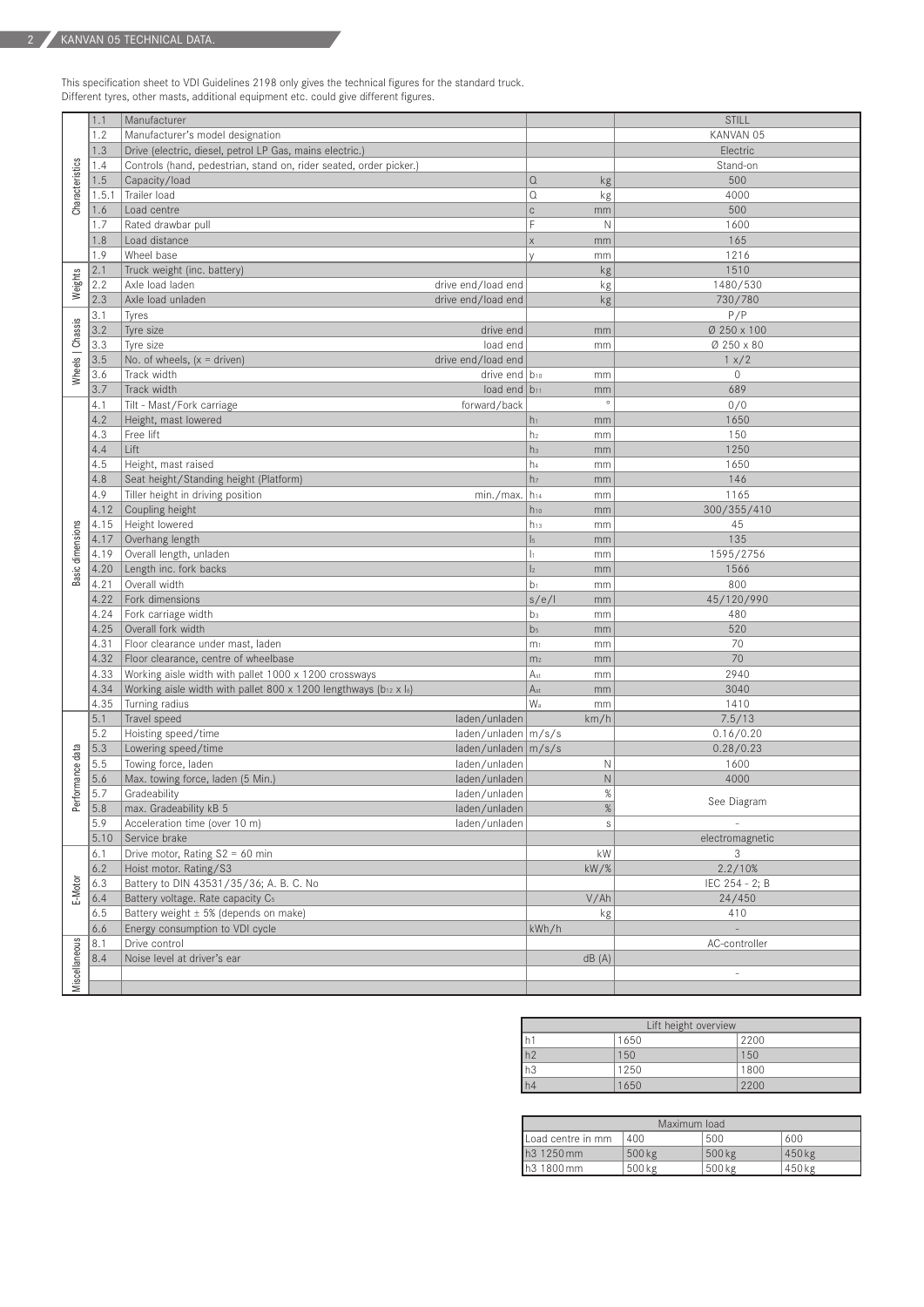







Performance chart KANVAN 05.



Performance example: on a 2 per cent gradient with a towed load of 4 t the KANVAN 05 can pull the load for 3500 m largely uninterrupted at the speed of 4.0 and still brake it. With the load and gradient combinations displayed a restart can be made on the gradient after a stop. The permissible travel distance per hour is the total run including return runs. It is recommended that a braked trailer be used if the trailer weight is more than 2.5 t and for all trailer loads when up or down gradients are being negotiated.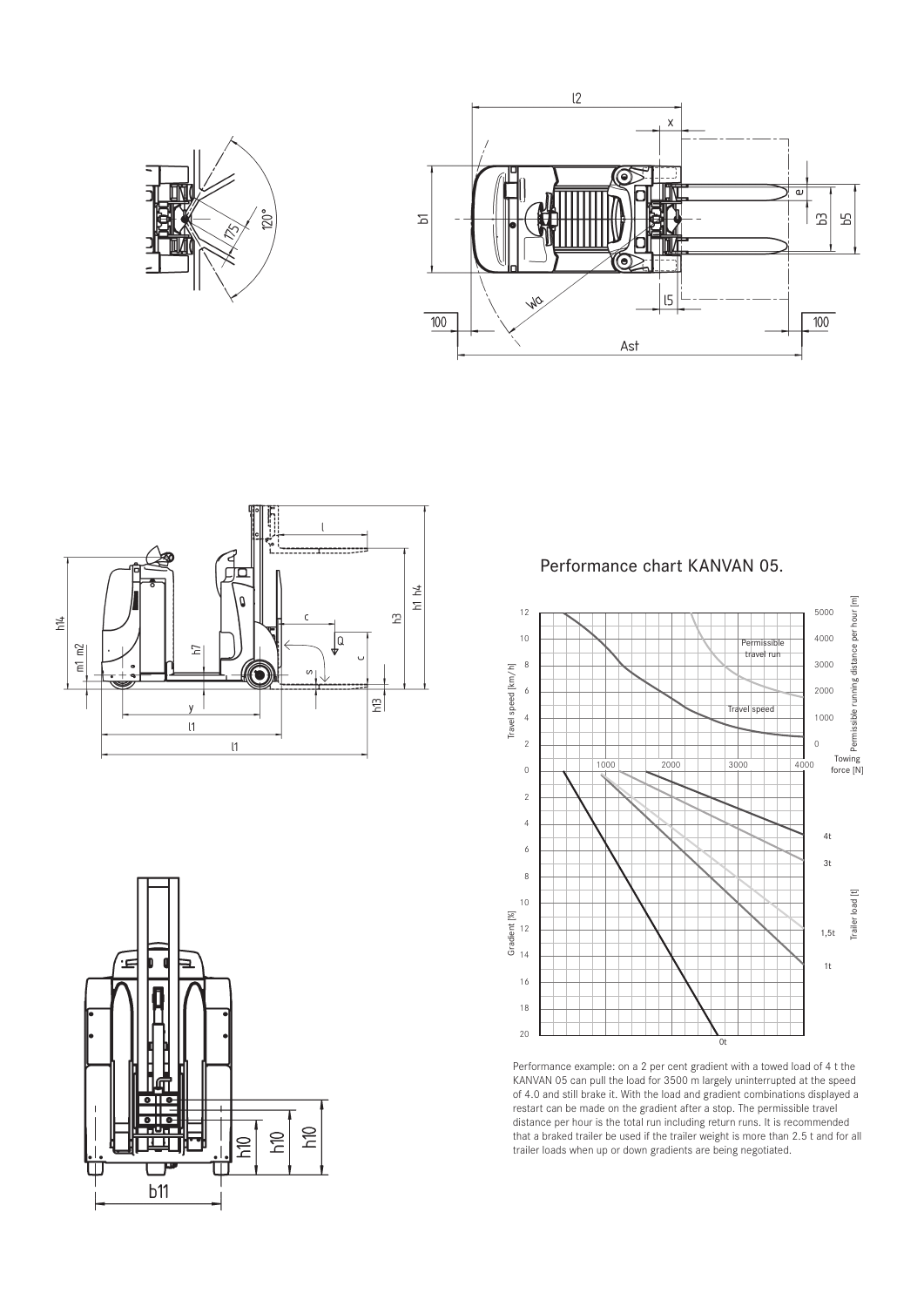#### **A genuine innovation for the intralogistics of tomorrow.**

The KANVAN 05, the first standard truck of its type, integrates two functions essential in modern production provision: powerful towing of trailers and stacking or moving goods. Thus the KANVAN 05 enables the user, on his own initiative and independent of other trucks, to carry out all necessary tasks on his way through the operation with only one truck. The KANVAN 05 thus integrates in an innovative manner all functions which are needed in practice to implement modern production concepts (e.g. lean production, Kanban, etc.).

#### **Combined functionality.**

The KANVAN 05 combines the manoeuvrability of a compact standard tractor with the possibility of lifting goods weighing up to 500 kg to a height of 1250 or 1800 mm.

The dynamic 3 kW AC drive has a towing power of 4000 kg and allows a maximum speed of 13 km/h.

The compact build with a length of 1595 mm allows flexible manoeuvring even in narrow aisles.

#### **Steering.**

- Electrical steering with automatic return to the neutral position.
- In the middle steering range unwanted steering movements are electronically damped in order to guarantee straight ahead travel without fluctuations.
- The central position of the drive wheel guarantees good traction and also stable straight ahead running when accelerating and braking.
- The automatic speed reduction when travelling round bends provides a high lateral stability and reduces the effects of centrifugal force.

#### **Truck frame.**

- Reinforced in the frontal area for collision protection. Located behind the removable front cowl the whole technology of the truck is easily accessible.

#### **Combi operating controls.**

The modern combi controls of the STILL cockpit contain all functions for guiding, operating and controlling the KANVAN 05. Thanks to the ergonomic arrangement of the buttons, all functions can be reached without changing grip. The following functions are integrated in the cockpit:

- Driving
- Steering
- Lifting and lowering
- Work hour meter
- Discharge indicator
- Adjustable drive programmes - Standard access authorisation by pin code
- 
- Diagnosis by Service Code

In addition to this, the cockpit offers secure support whilst driving.

#### **Operating the mast.**

- The mast can be simply operated from the driver's station through the STILL cockpit. An additional button on the rear of the truck is available as standard, for the best view on the forks and load when operating the mast.
- With the aid of the patented system the forks can be comfortably folded up or down at the push of a button. The driver can thus safely control all functions from his station without having to stand outside the truck.

#### **Driver's station.**

- The damped driver's stand on platform provides optimal conditions for entry and exit thanks to a low step height and an anti-slip covering.
- The stand on platform on the KANVAN 05 also acts as a safety switch through a contact in order to ensure that the driver is standing in the truck when hoisting and lowering.
- The rear wall of the driver's station consists of a plastic (RIM) also used in car building and is ergonomically matched to the driver's needs.
- The padded backrest with shaped side supports provides the greatest comfort and security when driving.
- Various storage compartments and holders for rolls of foil or paperwork are integrated in the driver's station.
- A writing desk is available as an option for the KANVAN 05.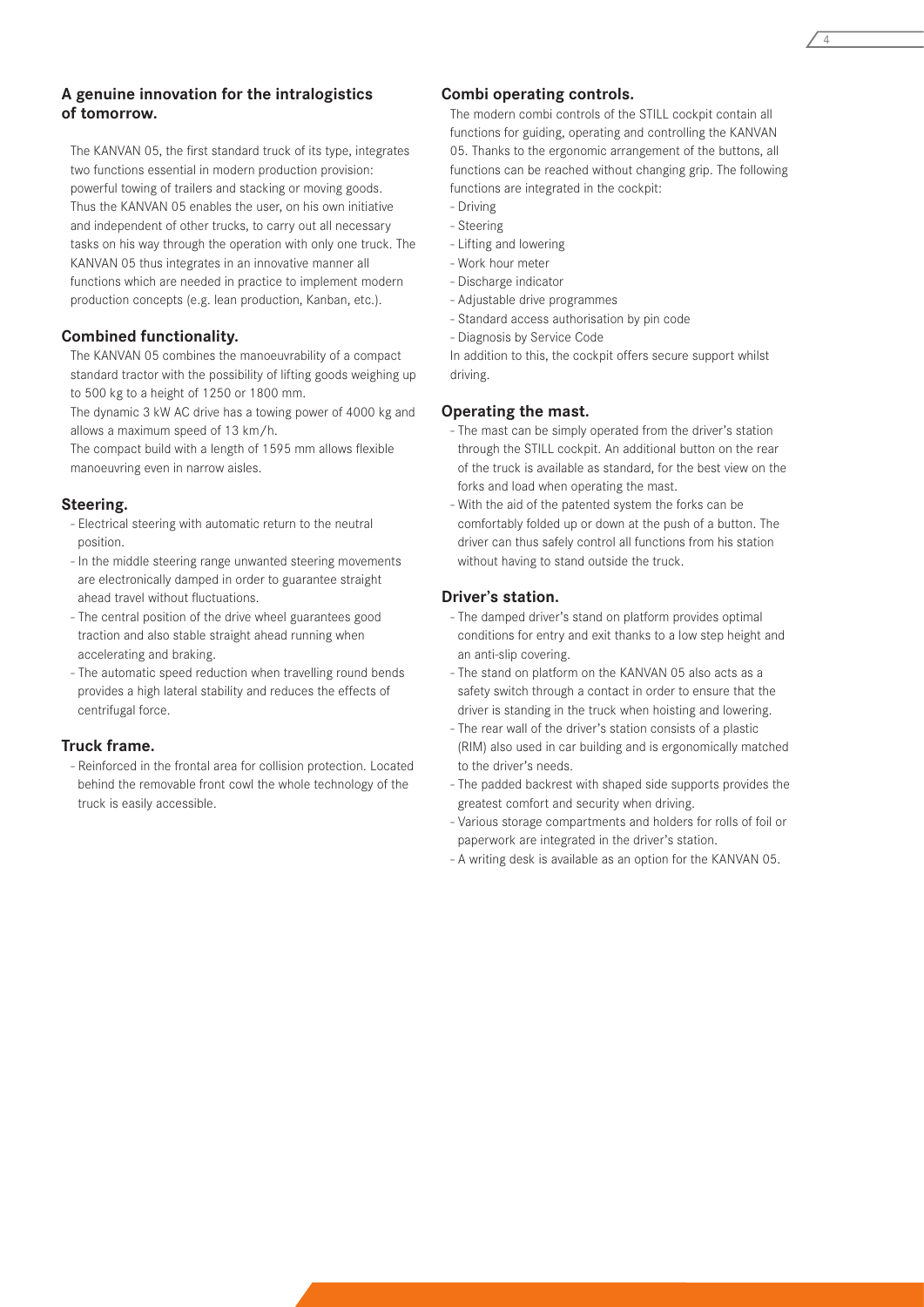#### **Drive.**

- Powerful, economical and thus cost-saving thanks to a 3.0 kW three-phase motor.
- Together with the STILL cockpit the latest generation of AC controllers provides the opportunity to adjust the truck performance at the push of a button. For this the driver simply switches from one mode to another.
- The central position of the drive wheel guarantees good traction in order to apply force to the roadway even in difficult situations.
- A high floor clearance of 70 mm and cushioning polyurethane tyres also allow use outdoors and on uneven floors.
- When standing on the ramp or when the drive switch is released the controller monitors the truck and prevents uncontrolled rolling back by closing the motor brake.
- In "ECO" mode (Tortoise button) the motor follows the standard characteristic curve which is programmed for efficient consumption and allows nominal acceleration. This gives a long operating period per battery charge.
- In "BOOST" mode (Hare button) the motor follows a very dynamic characteristic curve which allows a high torque, increased acceleration and also higher speeds under load. Productivity is once again noticeably increased by this.
- In both modes the driving programme can be tuned to the particular requirements of the application and to the driver's (speed. acceleration. braking).
- A speed sensor connected to the control unit provides soft uniform acceleration of the KANVAN 05 up to maximum speed, regardless of the load on the forks.
- The truck will brake when the drive switch on the STILL cockpit is released or when the driver brakes. Here, the AC motor acts as a generator and the energy gained during braking is stored in the battery.

#### **Mast.**

- The single lift mast of the KANVAN 05 offers a lift height of 1250 mm as standard or 1800 mm as an option. With these the KANVAN can raise a load of 500 kg to full lift height.

5

- Depending on the goods to be lifted, hinged forks of different lengths can be selected (790 mm. 990 mm. 1190 mm).
- The proportional hydraulic valve enables sensitive lifting and lowering and also allows the forks to be folded in and out smoothly.

#### **Brake system.**

- Soft and secured braking with energy recovery is activated by releasing the butterfly switch, or by plugging.

#### **Battery.**

- The battery is easily accessible and can be changed using a hoist or at the side through integral roller tracks, for two or three shift operation.
- Two different battery trays accommodate batteries with a capacity of up to 450 and 600 Ah respectively.

#### **Coupling.**

- Trailer load 4000 kg.
- The trailer load and travel speed are dependent on the gradient in question (see performance diagram page 5).
- The standard pin coupling offers five different coupling heights (300/355/410).
- Coupling variants on request (e.g. Rockinger).

#### **Options.**

- A unique modular accessory system due to multi-functional holder (front and rear end).
- Adjustable A4 writing desk.
- Warning light.
- Spotlights.
- Reversing light and brake light.
- Rear-view mirror.
- Several types of trailer coupling.
- Preparation for data terminal.
- Additional holders for accessories (on request).
- Pedestrian operation through butterfly switch on the cockpit and/or by buttons on the backrest.
- Various speed settings.
- Battery compartment for 600 Ah battery.
- If required the second order-picking level can be reached with the hinged step.
- Accident recorder (optional as part of STILL FleetManager).

#### **Safety.**

- Trucks comply with the EC guideline 98/37 and bear the CE symbol.
- STILL is certified to ISO 9001.